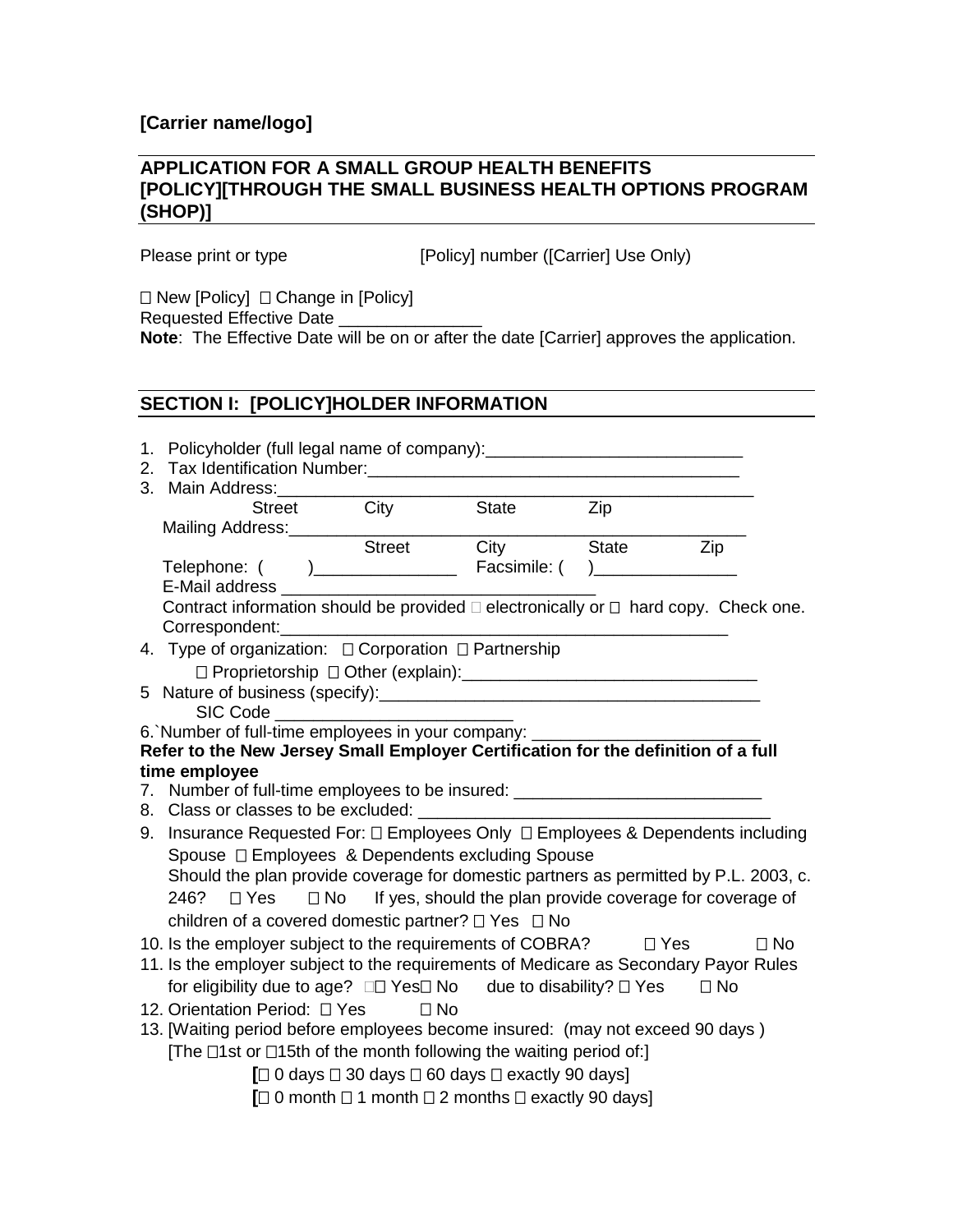[Present Employees:\_\_\_\_\_\_\_\_\_ New or Rehired Employees:\_\_\_\_\_\_\_\_] **[**Present Employees:\_\_\_\_\_ New Employees:\_\_\_\_\_ Rehired Employees:\_\_\_\_]] *Note to Carriers: For Non-SHOP applications. Include applicable text.*

[Waiting period before employees become insured: (may not exceed 60 days) The  $\Box$ 1st of the month following the waiting period of:

 $\Box$  0 days  $\Box$  15 days  $\Box$  30 days  $\Box$  45 days  $\Box$  60 days]

[Present Employees:\_\_\_\_\_\_\_\_\_ New or Rehired Employees:\_\_\_\_\_\_\_\_] **[**Present Employees:\_\_\_\_\_ New Employees:\_\_\_\_\_ Rehired Employees:\_\_\_\_]] *Note to Carriers: For SHOP Applications. Include applicable text.*

14. Period for Annual Employee Open Enrollment Period:

15. What percentage of the total premium will the employer pay? 16. Deposit \$\_\_\_\_\_\_\_\_\_\_\_\_\_\_

Premium Paid:  $\Box$  Monthly  $\Box$  Quarterly  $\Box$  Automatic checking withdrawal Premium will be due as of the effective date. The premium for the first month of coverage must be attached.

**Affiliates, subsidiaries or branches (Must be included for purposes of participation)**

| Legal Name &<br><b>Location</b> | # full-time<br>employees in<br>this company | # full-time<br>employees to<br>be insured |
|---------------------------------|---------------------------------------------|-------------------------------------------|
|                                 |                                             |                                           |
|                                 |                                             |                                           |
|                                 |                                             |                                           |
|                                 |                                             |                                           |

# **SECTION II: SPECIFICATIONS FOR COVERAGE**

## [**HEALTH BENEFITS**

*Carriers must include adequate identifying information with respect to at least three standard health benefit plans. Options with riders may also be included.*

*If pediatric dental benefits are embedded in the medical plan state the inclusion. If pediatric dental benefits are not included in the medical plan for non-SHOP plans Carriers must include a question regarding whether the employer has obtained standalone pediatric dental benefits.*

*If the Carrier offers one or more plans that exclude coverage for services for which Federal funding is prohibited, include information such that the employer may determine which plans exclude coverage of such services.*

*Carriers may refer to the proposal if there is a means to identify the plan the applicant selected.*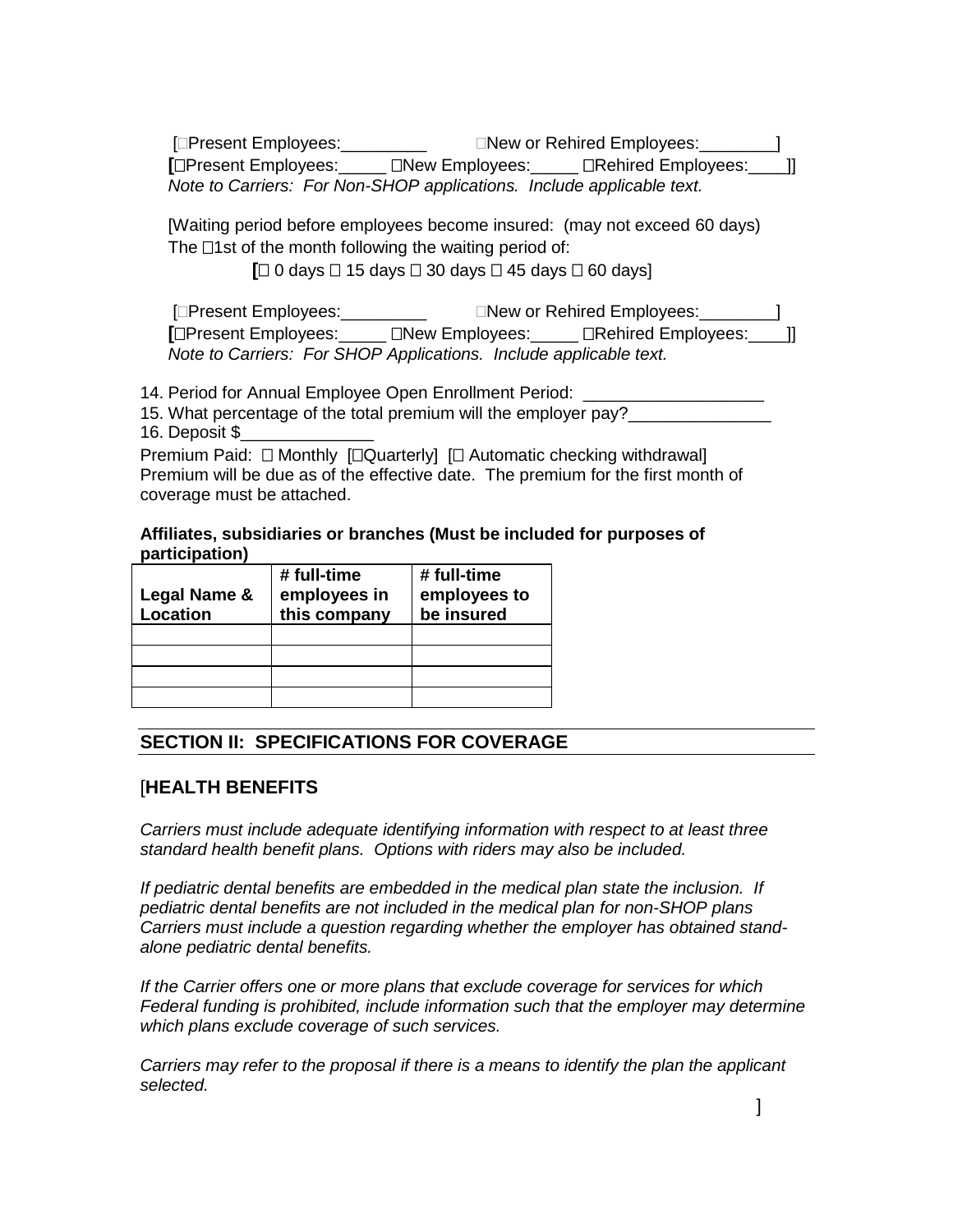# **[ANCILLARY BENEFITS**

*Carriers may include information that would allow the employer to apply for a separate policy or policies providing ancillary benefits such as dental or vision benefits provided those benefits are issued by the same carrier.]*

#### **SECTION III: ALL QUESTIONS MUST BE ANSWERED**

| 1. Is there any Group Health Plan:<br>now in force and to be continued?<br>$\bullet$<br>currently being applied for?<br>$\bullet$<br>If "Yes" identify the name of the Group Health Plan, give a description of the plan(s)<br>and name of insurance carrier(s)                                                                                                                                                         |                                | $\Box$ Yes<br>$\Box$ No<br>$\square$ Yes $\square$<br>$\Box$ No |                                     |  |  |  |  |  |  |
|-------------------------------------------------------------------------------------------------------------------------------------------------------------------------------------------------------------------------------------------------------------------------------------------------------------------------------------------------------------------------------------------------------------------------|--------------------------------|-----------------------------------------------------------------|-------------------------------------|--|--|--|--|--|--|
| 2. Name of present or prior group carrier <b>contained a set of property and property</b><br>Cancellation/termination date: example and the cancellation/termination date:<br>Is the coverage applied for in this application replacing other group insurance?                                                                                                                                                          |                                |                                                                 |                                     |  |  |  |  |  |  |
|                                                                                                                                                                                                                                                                                                                                                                                                                         |                                | $\Box$ Yes<br>$\Box$ No                                         |                                     |  |  |  |  |  |  |
|                                                                                                                                                                                                                                                                                                                                                                                                                         |                                |                                                                 |                                     |  |  |  |  |  |  |
| Plan being replaced:                                                                                                                                                                                                                                                                                                                                                                                                    |                                |                                                                 |                                     |  |  |  |  |  |  |
| Are extended benefits provided in case of termination of health benefits?<br>3.<br>$\Box$ Yes<br>$\Box$ No<br>To the best of your knowledge are there any current or former employees or their<br>4.<br>eligible dependents whose health insurance is being continued?<br>$\Box$ Yes<br>$\Box$ No<br>Please provide the following information for each current/former employee or<br>dependent on health continuations. |                                |                                                                 |                                     |  |  |  |  |  |  |
| Name of                                                                                                                                                                                                                                                                                                                                                                                                                 | Type of<br><b>Continuation</b> | <b>Reason for</b>                                               | <b>Continuation</b><br><b>Dates</b> |  |  |  |  |  |  |
| Employee/                                                                                                                                                                                                                                                                                                                                                                                                               | State/Federal/                 | <b>Termination</b>                                              |                                     |  |  |  |  |  |  |
| <b>Dependent</b><br>Date of Birth                                                                                                                                                                                                                                                                                                                                                                                       | <b>Extended</b>                | <b>Disability</b>                                               |                                     |  |  |  |  |  |  |
|                                                                                                                                                                                                                                                                                                                                                                                                                         | <b>Benefits</b>                | /Other                                                          | <b>Start</b><br>End                 |  |  |  |  |  |  |
|                                                                                                                                                                                                                                                                                                                                                                                                                         |                                |                                                                 |                                     |  |  |  |  |  |  |
|                                                                                                                                                                                                                                                                                                                                                                                                                         |                                |                                                                 |                                     |  |  |  |  |  |  |
|                                                                                                                                                                                                                                                                                                                                                                                                                         |                                |                                                                 |                                     |  |  |  |  |  |  |
|                                                                                                                                                                                                                                                                                                                                                                                                                         |                                |                                                                 |                                     |  |  |  |  |  |  |

If additional space is needed, attach a separate sheet, signed and dated.

- 5. To the best of your knowledge:
	- a) Are any employees or dependents presently incapacitated?

 $\Box$  Yes  $\Box$ No

b) Are any dependent children incapable of self-support due to a physical or mental disability?  $\square$  Yes  $\square$  No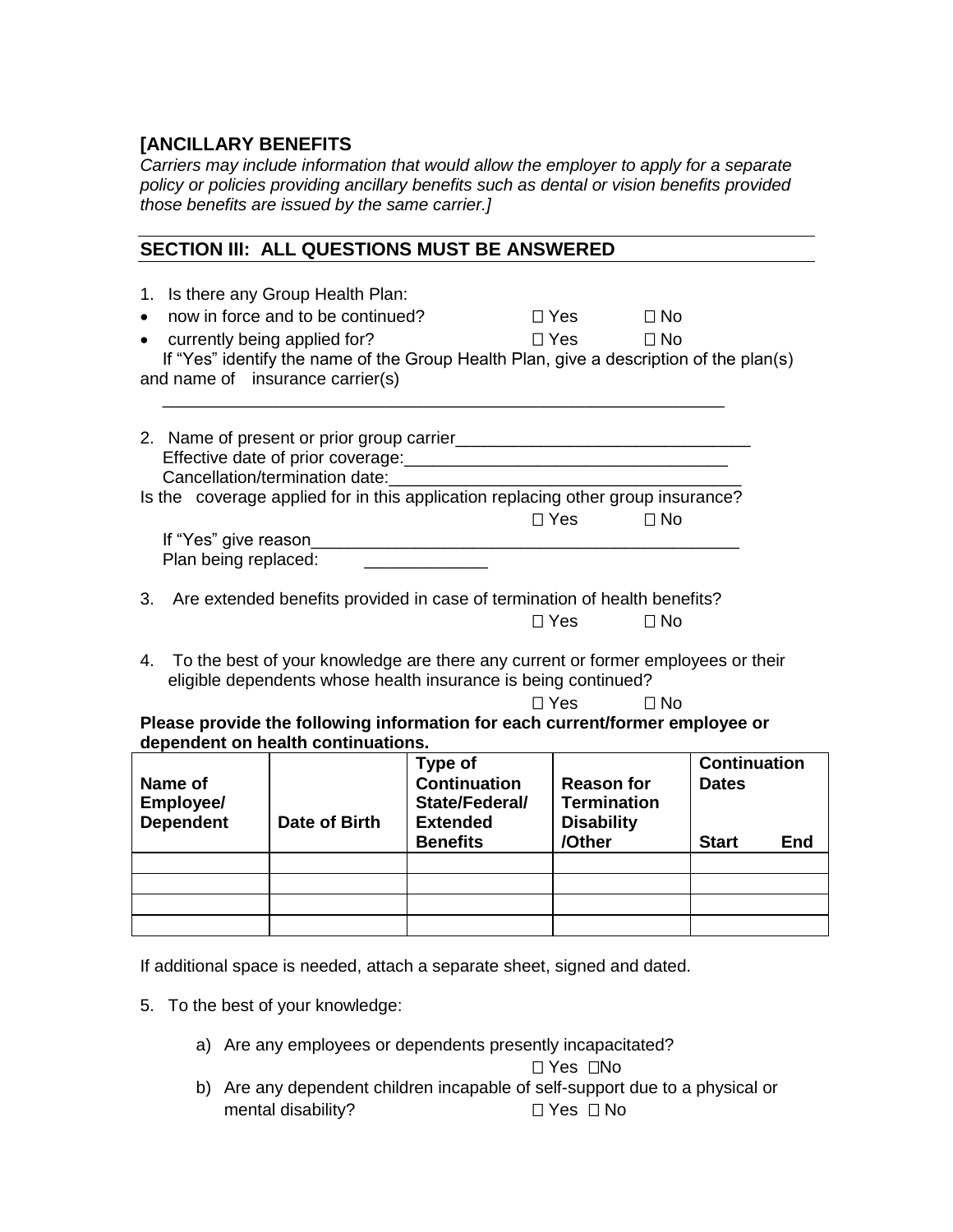Additional space to explain if Items 1, 2 or 3 were answered "Yes". Refer to the question number, and give details including names, where appropriate.

\_\_\_\_\_\_\_\_\_\_\_\_\_\_\_\_\_\_\_\_\_\_\_\_\_\_\_\_\_\_\_\_\_\_\_\_\_\_\_\_\_\_\_\_\_\_\_\_\_\_\_\_\_\_\_\_\_\_\_\_\_\_\_\_

\_\_\_\_\_\_\_\_\_\_\_\_\_\_\_\_\_\_\_\_\_\_\_\_\_\_\_\_\_\_\_\_\_\_\_\_\_\_\_\_\_\_\_\_\_\_\_\_\_\_\_\_\_\_\_\_\_\_\_\_\_\_\_\_

\_\_\_\_\_\_\_\_\_\_\_\_\_\_\_\_\_\_\_\_\_\_\_\_\_\_\_\_\_\_\_\_\_\_\_\_\_\_\_\_\_\_\_\_\_\_\_\_\_\_\_\_\_\_\_\_\_\_\_\_\_\_\_\_

6. Does the employer participate in an arrangement with a Professional Employer Organization (PEO)? □ Yes □ No [If yes, is health coverage available as a client of the PEO?  $\Box$  Yes  $\Box$  No] (Refer to Advisory Bulletin 00-SEH-02 if you need information concerning what constitutes a Professional Employer Organizations.)

## **SECTION IV: AGENT/PRODUCER INFORMATION**

\_\_\_\_\_\_\_\_\_\_\_\_\_\_\_\_\_\_\_\_\_\_\_\_\_\_\_\_\_\_\_\_\_\_

[To be supplied by Carrier, and limited in scope to information concerning the agent/broker]

#### **SECTION V: SIGNATURE**

[It is understood that, except as provided under applicable regulations, no individual shall become insured while not actively at work on a full-time basis, and only full-time employees are eligible. (Refer to the definition on the New Jersey Employer Certification.) It is further understood that no agent has power on behalf of [Carrier] to make or modify any request or application for insurance or to bind [Carrier] by making any promise or representation or by giving or receiving any information.

It is further understood that no insurance will be effective unless and until the application is accepted in writing by [Carrier]. [Final rates will be based on enrollment data as of the Policy effective date.] No contract of insurance is to be implied in any way on the basis of the completion and/or submission of this application.

[It is understood that I am responsible to provide Carrier with timely and accurate information regarding the date of hire for new employees and that the requested effective date of coverage will properly apply any orientation period and waiting period requirements applicable to my plan. It is further understood that any retroactive termination requests must be limited to those for which no premium or contribution has been paid for the termination period by the employee or dependent whose coverage is to be retroactively terminated.]

 $\Box$  Please read this statement and check to confirm. I confirm that I have received the Summary of Benefits and Coverage (SBC) documents associated with the plan or plans I selected on this application. I confirm I will provide SBCs to plan participants and beneficiaries as required by federal regulations and guidance related to the distribution of the SBC, including the requiring for timing and delivery.]